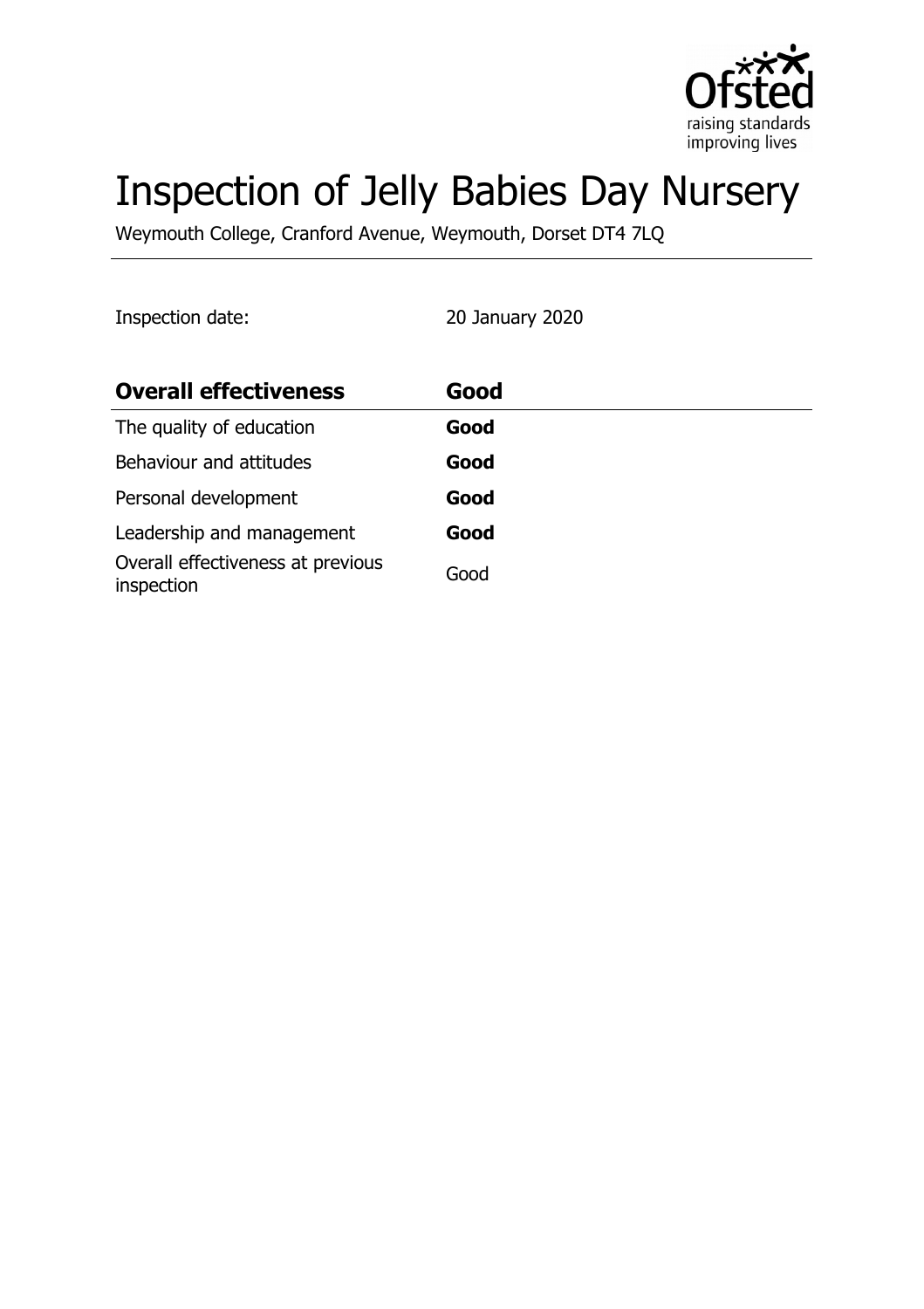

# **What is it like to attend this early years setting?**

## **The provision is good**

Children at Jelly Babies day nursery feel safe and form secure attachments with adults. Staff link closely with parents to find out about the children's individual needs before they start. They use the information effectively to help children settle and provide continuity for their care and development. Staff help children learn how to manage their behaviour and recognise what makes them unique.

Children enjoy a broad and exciting range of activities based on their interests and abilities. Staff use what they know about the children to effectively identify and plan for children's next learning steps. They encourage older children to find ways to solve problems. For example, children experiment with various materials to test out how to stick their paper tubes together. Children's communication and language are supported well. Staff listen carefully to the children and are skilful at introducing new vocabulary.

Children's welfare is a strong focus for the staff team. The manager consults with the staff and parents to help identify areas to improve. For example, new accessible storage boxes introduced outdoors enable children to access a greater range of resources.

## **What does the early years setting do well and what does it need to do better?**

- $\blacksquare$  Children have good relationships with adults. Staff are kind and caring. They help children to settle and feel emotionally secure. Children are supported well to learn social skills and display good behaviour. Staff understand children's individual stages of development and take appropriate action to support children who struggle with regulating their behaviour. For example, they use timers to help children learn to share and take turns in their play.
- $\blacksquare$  Children learn about the world they live in and their local community. For example, the children visited a local care home to take part in the art classes with residents. This helped children to learn about the needs of others and to have respect for different people.
- $\blacksquare$  Children are happy, active and motivated to learn. They enjoy fun and exciting play experiences which supports their physical health well. They learn about risks and how to keep themselves safe as they attempt new challenges. For example, babies show developing confidence as they climb the ramp to the slide, reassured that a familiar adult is close-by. Children have access to various mark making resources. However, staff do not make most of chances to incorporate songs and rhymes through children's play, to help develop children's early literacy skills fully.
- Staff help children to make good progress in their learning and development. They plan suitably challenging activities that excite and engage children's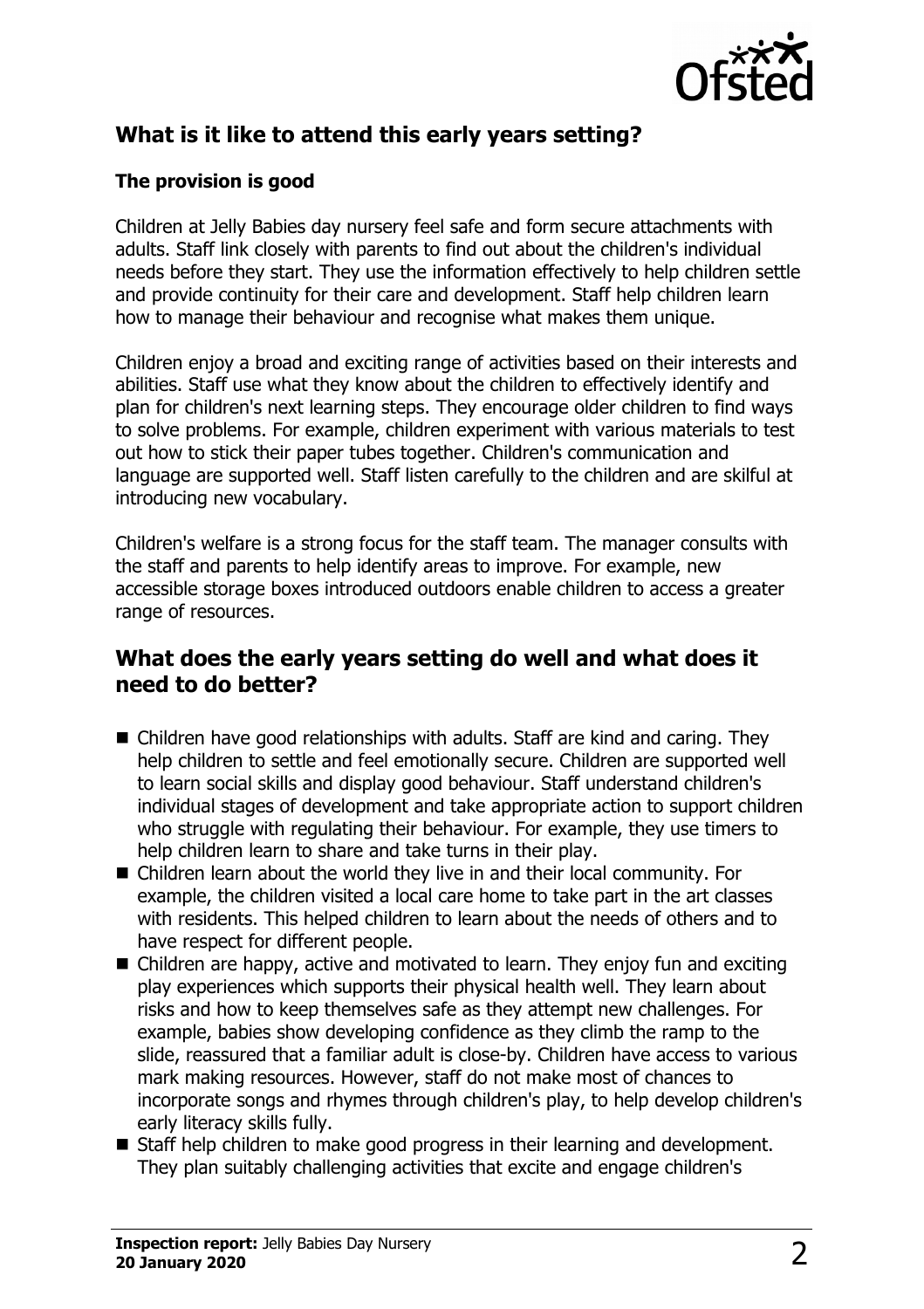

curiosity. Children use their imagination well. For example, older children enthusiastically join in the new construction role-play area, working together to build with the resources. Staff interact positively and allow the children to follow their ideas. However, they do not make the most of the opportunities to extend the older children's mathematical development further.

- The manager and Special Educational Needs Officer work closely with outside agencies to plan for children's specific needs. They identify any children who may need some additional help and take appropriate action, so children get the support they need to catch up.
- Partnerships with parents are strong. Staff work particularly well with parents to share information and maintain a consistent approach for children's care and learning. Parents are well informed about their children's progress and actively encouraged to get involved in their children's learning. For example, staff provide 'busy bags' with activities for parents to do at home with their children.
- $\blacksquare$  Staff are supported well by the manager to develop their skills to ensure children receive a good learning experience. As a team they continue to reflect on ways to develop the provision further. Changes to the nursery routines since the last inspection mean that children benefit from more opportunities to become independent. This helps to prepare them for the next stage in their learning and move on to school.

## **Safeguarding**

The arrangements for safeguarding are effective.

The provider follows safer recruitment procedures to make sure that all staff are suitable and have the skills they need for their role. Staff demonstrate a secure understanding of procedures to keep children safe. They know the signs that may indicate a child is at risk of harm and how to identify and report concerns. The manager ensures that the staff keep their knowledge up to date, for example, through training and staff meetings. Security measures are effective and access to the premises is monitored well to help keep children safe. Clear safeguarding policy and procedures are in place which are shared with parents.

# **What does the setting need to do to improve?**

#### **To further improve the quality of the early years provision, the provider should:**

- $\blacksquare$  enhance older children's learning further through their play, in particular to support their mathematical development
- $\blacksquare$  increase opportunities for children to explore songs and rhymes, to help support their early literacy skills fully.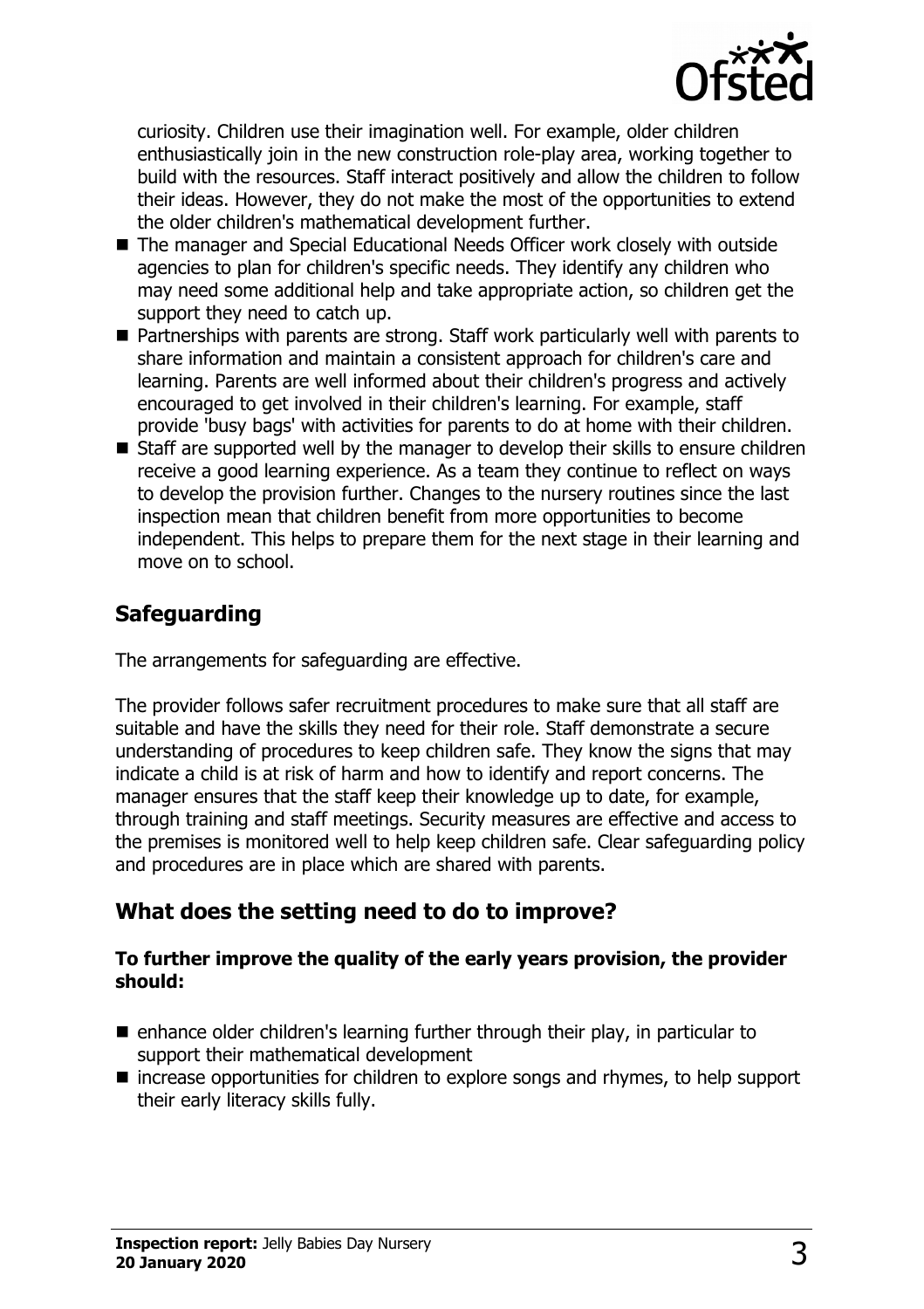

| <b>Setting details</b>                       |                                    |
|----------------------------------------------|------------------------------------|
| Unique reference number                      | 140994                             |
| <b>Local authority</b>                       | Dorset                             |
| <b>Inspection number</b>                     | 10062629                           |
| <b>Type of provision</b>                     | Childcare on non-domestic premises |
| <b>Registers</b>                             | Early Years Register               |
| Day care type                                | Full day care                      |
| Age range of children                        | $0$ to 4                           |
| <b>Total number of places</b>                | 32                                 |
| Number of children on roll                   | 72                                 |
| Name of registered person                    | Weymouth College Governing Body    |
| Registered person unique<br>reference number | RP522914                           |
| <b>Telephone number</b>                      | 01305 764836                       |
| Date of previous inspection                  | 3 August 2015                      |

## **Information about this early years setting**

Jelly Babies Day Nursery registered in 1992. It is situated within the grounds of Weymouth College, Dorset. The nursery is in receipt of early years education funding for children aged two, three and four years. The nursery is open all year round, Monday to Fridays from 7.45am to 5.30pm. The nursery employs 11 members of staff. The manager, deputy manager and one other staff member hold early years professional status and eight staff hold childcare qualifications at level 3 or level 2.

## **Information about this inspection**

#### **Inspector**

Dinah Round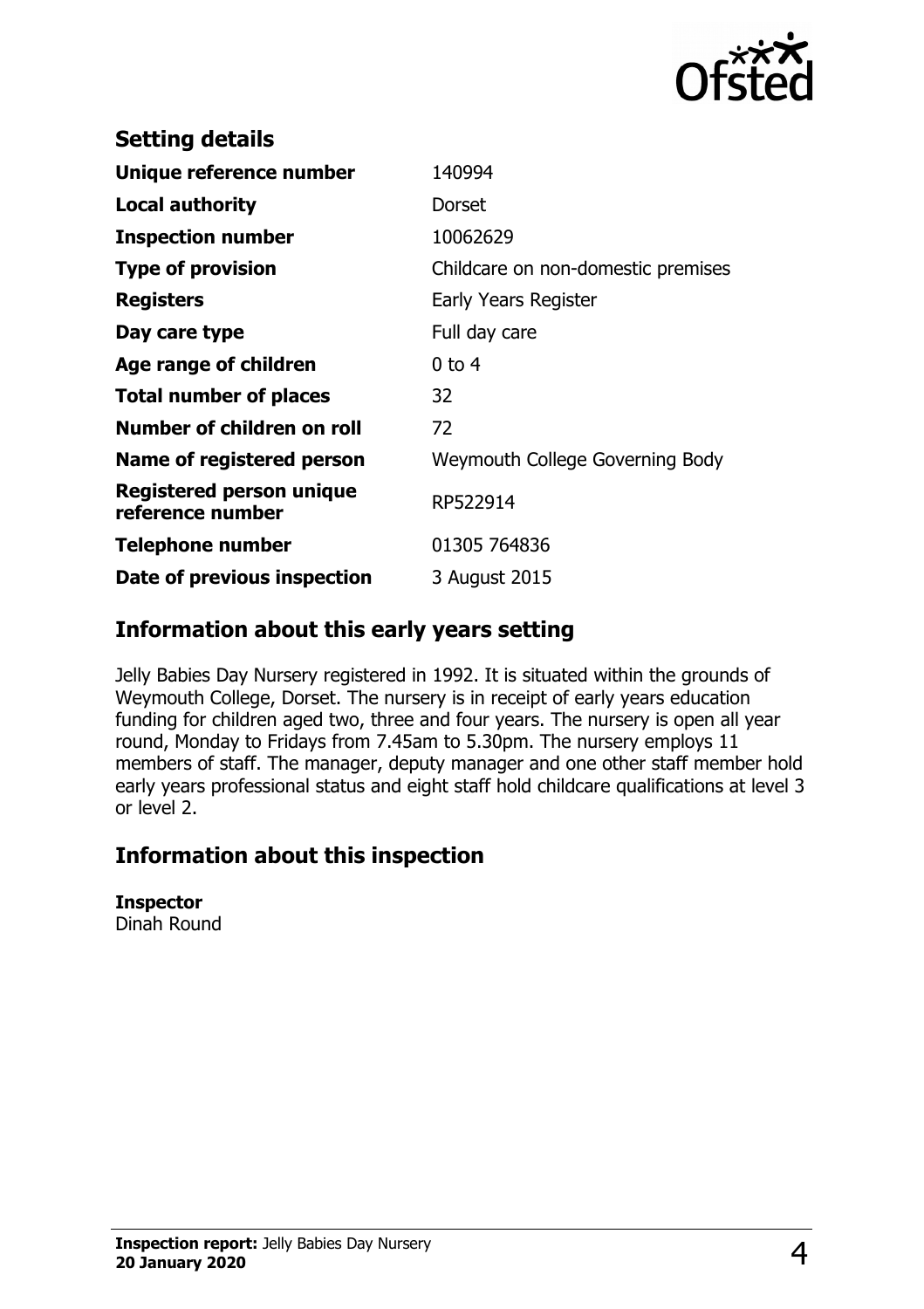

### **Inspection activities**

- $\blacksquare$  The inspector completed a learning walk across all areas of the nursery to find out how the early years provision and the curriculum is organised.
- $\blacksquare$  Two joint observations were carried out by the inspector and the nursery manager.
- $\blacksquare$  The inspector held discussions with staff, children and parents at appropriate times during the inspection.
- The inspector looked at a sample of the nursery documentation. This included evidence about staff suitability and training.
- $\blacksquare$  A meeting was held between the inspector and nursery manager.

We carried out this inspection under sections 49 and 50 of the Childcare Act 2006 on the quality and standards of provision that is registered on the Early Years Register. The registered person must ensure that this provision complies with the statutory framework for children's learning, development and care, known as the early years foundation stage.

If you are not happy with the inspection or the report, you can [complain to Ofsted.](http://www.gov.uk/complain-ofsted-report)